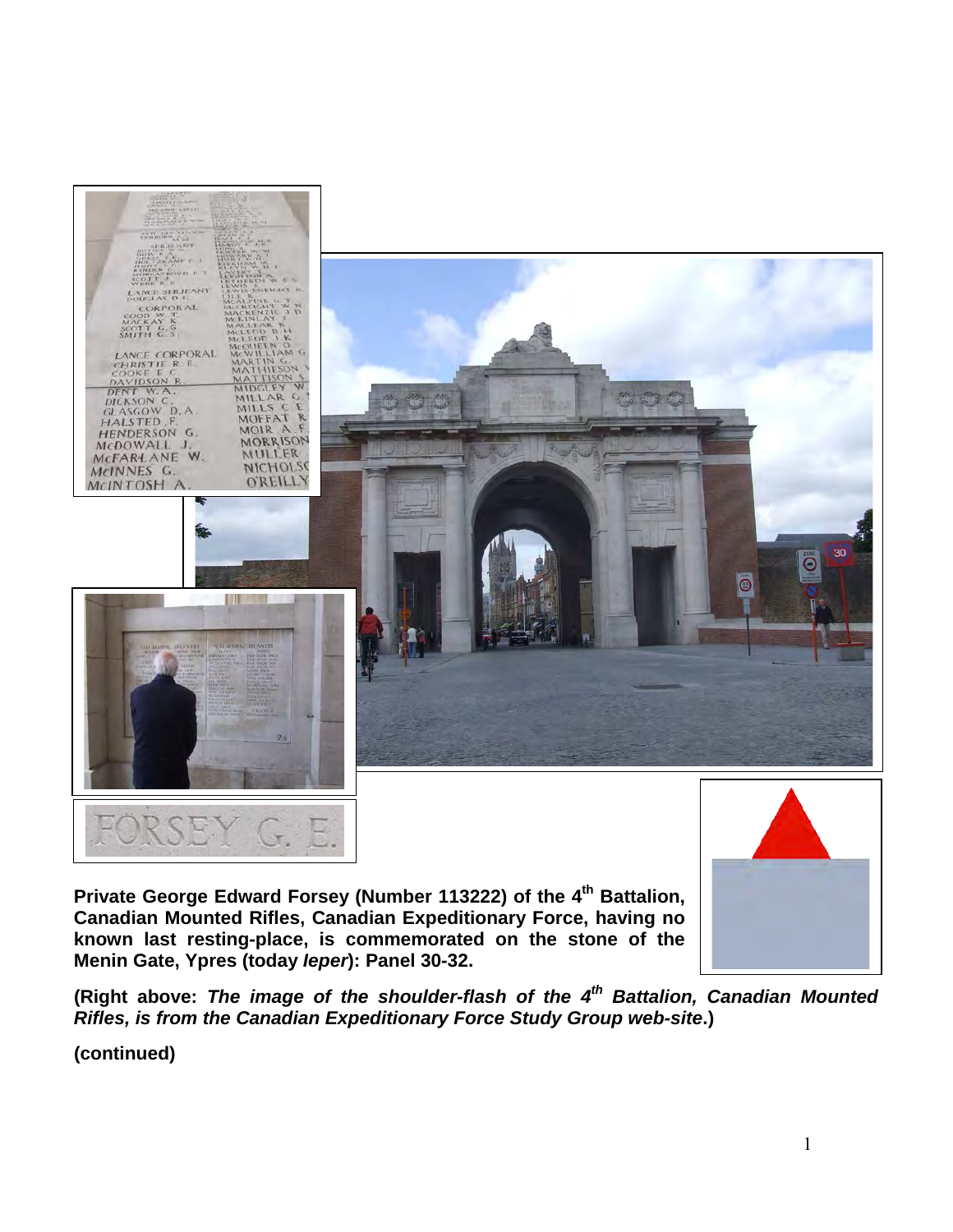**His occupation prior to military service recorded as that of a clerk, George Edward Forsey appears to have left no verifiable documentation of his emigration from the Dominion of Newfoundland to the Canadian province of Ontario. However there** *are* **records that he underwent a medical examination in Toronto on July 21 of 1915 and, according to his first pay-records commencing as of that same day, that he enlisted and was** *taken on strength* **by the 8th Regiment of the Canadian Mounted Rifles\*.** 

*\*It may be that he chose a mounted unit – or it was chosen for him - as his medical report discloses that he was flat-footed.*

**Three days later, on July 24, Trooper Forsey underwent attestation – at a quarter past two in the afternoon - in the community and/ or camp of Barriefield (today a heritage village) in the surrounds of the military town of Kingston.**

Kingston was at the time one of the recruiting centres for the 8<sup>th</sup> Regiment of the Canadian **Mounted Rifles and it was by the officer commanding that particular unit that Private Forsey was …***finally approved and inspected…* **three days later again, on July 27\*. Barriefield Camp (today** *Canadian Forces Base Kingston***) was then to be the site where the unit – and thus Trooper Forsey - underwent the majority of its training.**

*\*Whether that was the date on which he was attached to "C" Squadron appears not to have been documented.*

**It was on October 9, 1915 – a second source says October 8 – that the unit's thirty-one officers and six-hundred one** *other ranks* **sailed from Montreal, having just beforehand passed through Ottawa to be reviewed by the Governor-General, the Duke of Connaught.**

**The ship on which the 8th Regiment, CMR, embarked was the**  *Canadian Pacific Line* **vessel** *Missanabie.* **Also on board taking passage to the United Kingdom were the 12th Regiment of the CMR, plus the 2nd Draft of the 40th Battalion and the 3rd Draft of the 79th Battalion of Canadian Infantry. Ten days later**  *Missanabie* **docked in the English south-coast naval port of Devonport-Plymouth, on October 19 - a second source says the 18th.** 

**(Right above:** *The photograph of the SS Missanabie is from the Old Ship Picture Galleries web-site***.)**

**Whatever that date of debarkation may have been, upon its arrival in England the 8th Regiment was entrained to the fledgling Canadian Military Camp in the vicinity of the villages of Bramshott and Liphook in the southern English county of Hampshire, and was reported as still being there on November 5, the day of a muster parade.**





**(Above right:** *Royal Canadian Legion flags amongst others adorn the interior of St. Mary's Church in the English village of Bramshott.* **– photograph from 2016)**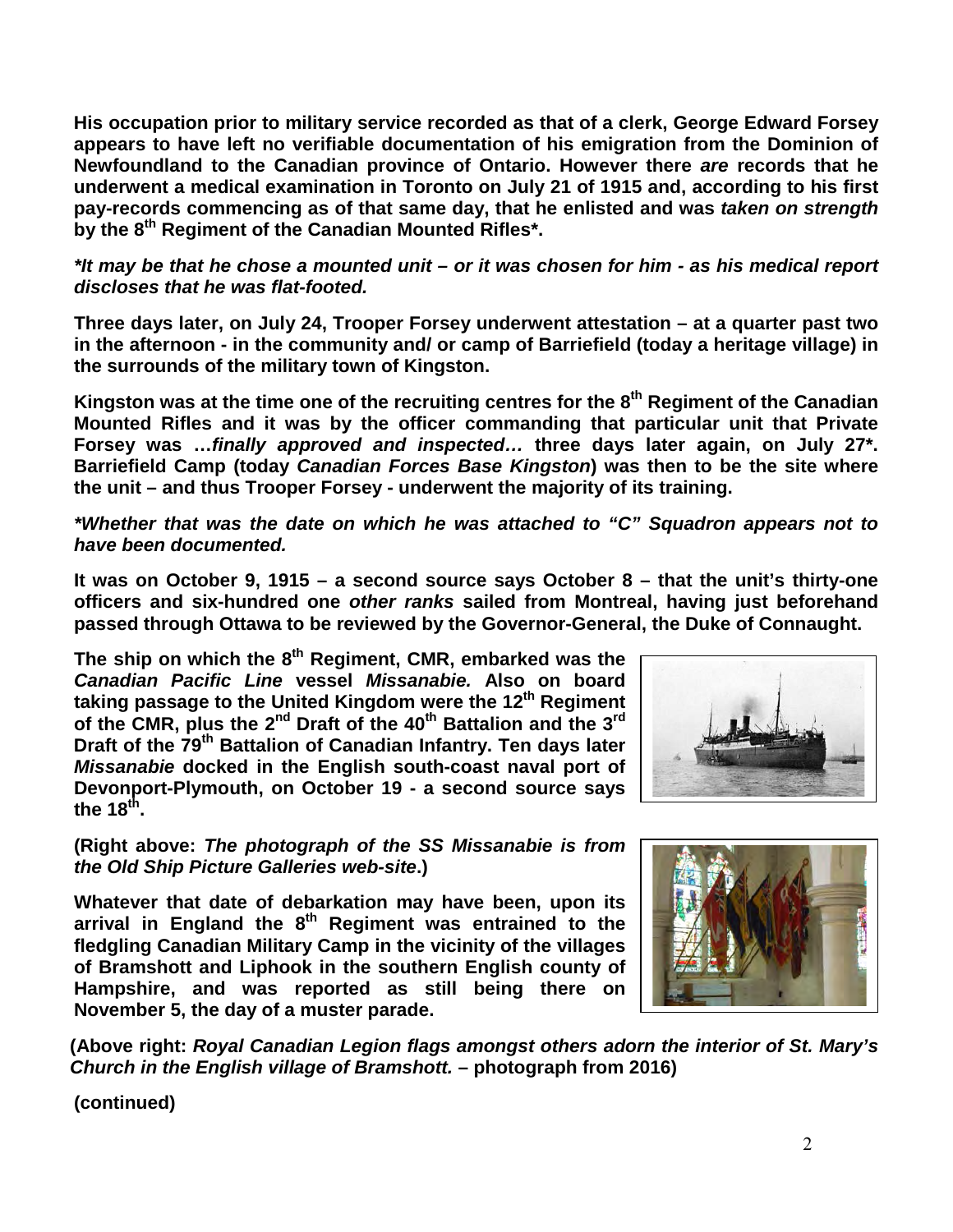**This parade may have been the precursor of a transfer – made on some undocumented date - to the Canadian military complex of** *Shorncliffe* **being established in the county of Kent and adjacent to the English-Channel port town of Folkestone. There the unit was to remain until its departure for** *overseas service* **to the Continent.**

**(Right:** *Little remains of Shorncliffe Military Camp today apart from a barracks occupied by Gurkha troops. The Military Cemetery almost alone serves as a reminder of the events of a century ago.* **– photograph from 2016)**

**(Right:** *A view of the coastal town of Folkestone almost a century later as seen from the white cliffs of nearby Dover* **– photograph from 2009)**

**(Right below:** *The French port of Boulogne at or about the time of the Great War* **– from a vintage post-card)**

**Despatch to France occurred on January 28-29 of the New Year, 1916. The 8th Regiment, Canadian Mounted Rifles, was transferred, on paper, to the 4th Battalion of the (see\*below), Canadian Mounted Rifles and, by sea, to the Continent and thence to the Western Front – likely via Folkestone and its French counterpart, Boulogne, on the opposite coast and only hours' sailing-time distant.**

**(Right below:** *The French port-city of Le Havre at or about the time of the Great War* **– from a vintage post-card)**

**From Boulogne the unit reported to the Canadian Base Depot further down the French coast in the proximity of the French port-city of Le Havre. On that date the Depot reported having received only four-hundred twenty-nine arrivals, so it would seem that those re-enforcements did not include the** *entire* **8th Regiment. By that time however, the 8th Regiment** *had* **been bureaucratically – officially - transferred to the 4th Battalion\*.**

*\*In the previous month of December it had been decided to dismount the Mounted Regiments. Cavalry was finding less and less a role to play in the conflict – despite the biases of the High Command – thus the CMR units lost their horses and became regular infantry. However, the strength of a CMR regiment was little over fifty per cent of a bona fide infantry unit and so the 1st, 2nd, 4th and 5th CMR Regiments were chosen to remain intact and to become the four infantry battalions of the Canadian 3rd Division's 8th Infantry Brigade. The remaining CMR formations – including the 8th - were then used as reenforcements to bring the four fore-mentioned CMR regiments up to battalion strength. Thus the 1st, 2nd, 4th and 5th CMR Regiments became the 1st, 2nd, 4th and 5th CMR Battalions.*







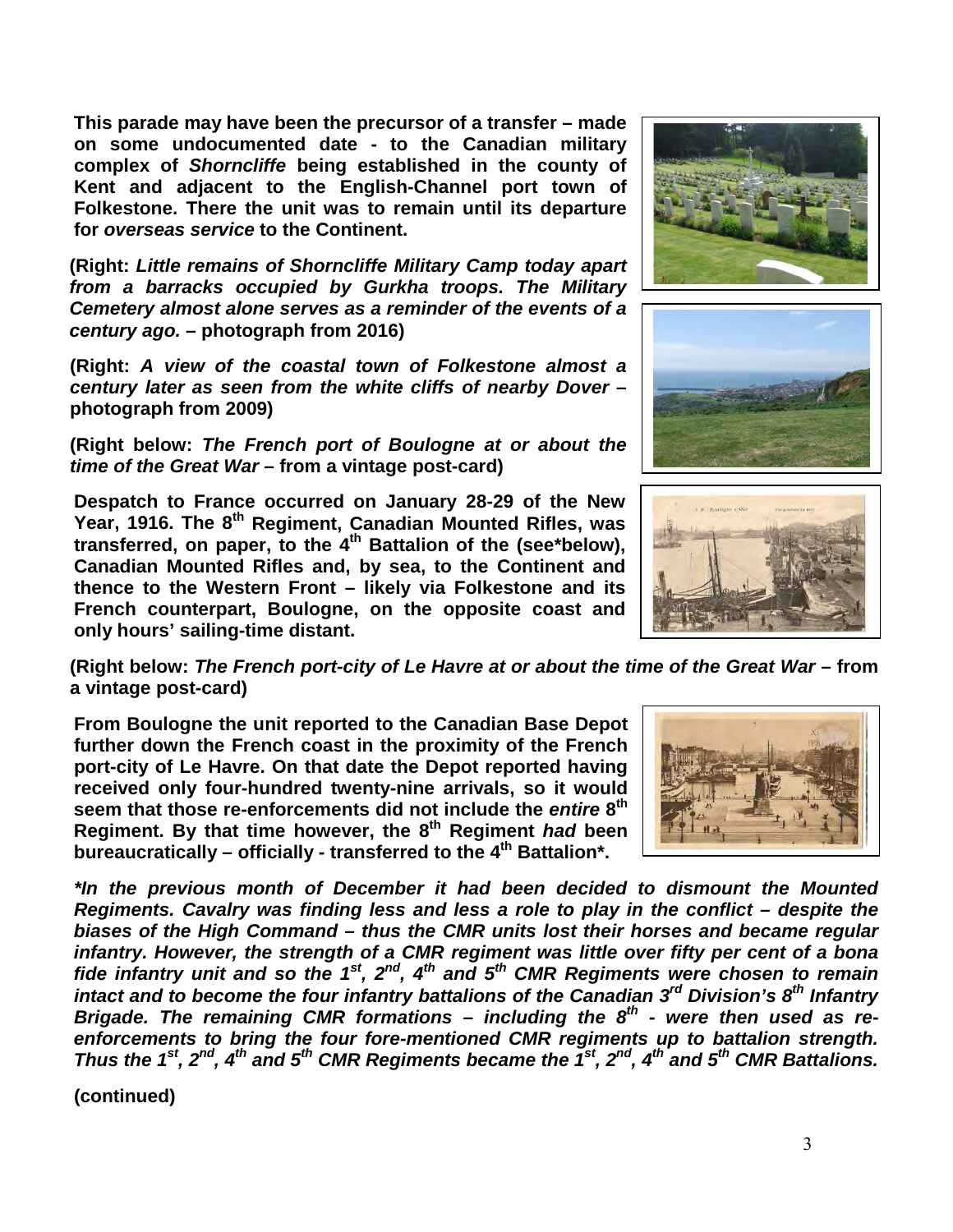**A like number of re-enforcements – four-hundred sixty-five – then arrived, also from**  *Shorncliffe***, on the following day. The Canadian General Base Depot entry for the day reads as follows:** *Draft of 465 Other ranks arrived from Shorncliffe (all C.M.R's). This draft was very badly equipped. 351 Jackets had to be exchanged; and 117 pairs of Boots also had to be exchanged (a few pairs were unserviceable). 60 men had no A.F.W3066***(?)**  *pasted in their Pay-Books. 262 men had rifles but no bayonets. 408 Woolen vests had to be issued as a Free-Issue.*

**The entire entry of the Canadian Base Depot War Diary for February 2, the day that Private Forsey left the CGBD to join the parent unit of the 4th CMR repeats the theme:** *Draft of 830 other ranks C.M.R.s left for the front with 9 conducting officers. This was without exception the worst equipped draft from England\*.* 

*\*As will be seen, this draft was not destined to join only a single unit.*

**Private Forsey is documented as having reported** *to duty* **with the 4th Battalion of the Canadian Mounted Rifles on February 10, having travelled north to the area of the Franco-Belgian frontier from Le Havre.**

The parent unit of the 4<sup>th</sup> CMR which Private<sup>\*</sup> Forsey joined was at the time undertaking a **tour in the front lines in the south of the Belgian province of West Flanders, from February 7 to 13. The 4th Battalion CMR War Diary reports no arrivals on this date; however, on the 9th, the day before…** *Draft of 300 men received and held in battalion reserve. 15 men are to be sent in each night to each company in the trenches and held for 24 hours***…** 

*\*It also appears that former troopers, as of January 1, 1916, were now privates.*

**\* \* \* \* \***

The parent unit of the 4<sup>th</sup> Canadian Mounted Rifles had disembarked in the port at **Boulogne – all but its transport which had passed through Le Havre - on the evening of October 24, 1915, some months before, and two days later had entrained for the onehundred thirteen kilometre – yet still five-hour – railway journey to the northern French town of Bailleul.** 

**The unit had there remained** *in situ* **until November 2 when it had been ordered eastward to the town of Neuve-Église before turning north to cross the border into Belgium, there to billet at** *Aldershot Camp\****.** 

**(Right above:** *The northern French town of Bailleul, rebuilt after the Great War, and as it was almost a century after the 4th CMR passed through* **– photograph from 2010)**



*\*There were at least two other Aldershot Camps at that time which would have been known to Canadian troops: the large British military complex in southern England, and also the Canadian Army and Militia training facility in Nova Scotia.*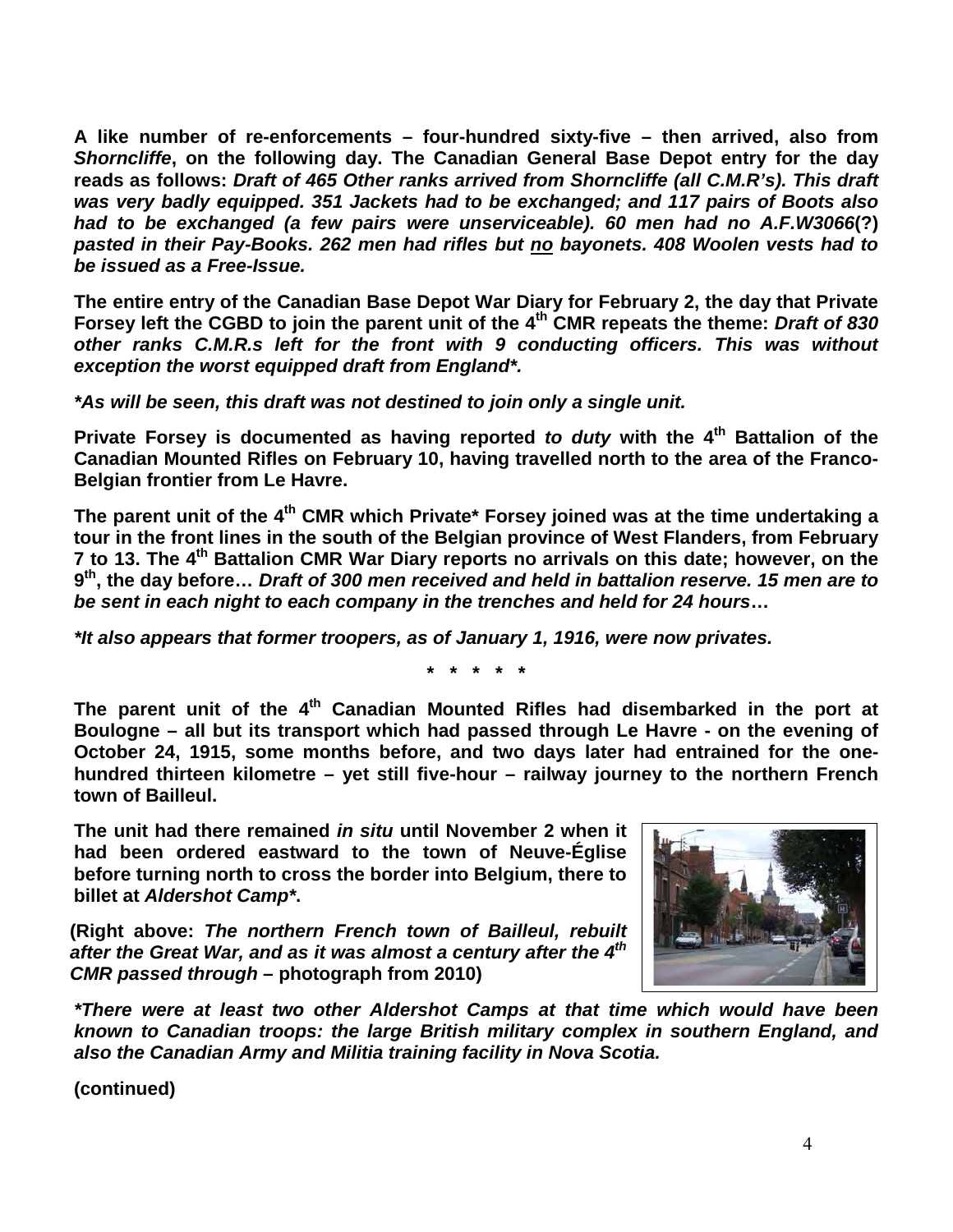**On the following day its companies begun to move by rote for short, twenty-four hour tours in the front lines, there to gain a first-hand experience of life in the trenches\*.**

*\*During the Great War, British and Empire (later Commonwealth) battalions had their time more or less equally divided into three postings: in theory a week was to be spent in the front lines, at times little more than a few metres separating them from the enemy forward positions; a second week was then served in support positions, perhaps a hundred metres or so behind the front; the unit was then withdrawn into reserve – either Brigade, Divisional or Corps Reserve, the former nearest to the forward area, the latter the furthest away.* 

*Of course, things were never as neat and tidy as set out in the preceding format and troops could find themselves in a certain position at times for weeks on end.*

**(Right:** *A photograph of Canadian troops in support positions somewhere on the Somme in the autumn of 1916, but by that time equipped with steel helmets and also the less-evident British-made Short Lee-Enfield Mark III rifles* **– from**  *Illustration***)** 



**The Battalion had retired on November 10 and much of the remainder of that month and most of December had been spent relatively peacefully behind the lines. As the days passed, much time had been allotted to parades of all types interspersed with the occasional game of football and sometimes a bath - but reports of any horses were soon no longer to be found in the Battalion War Diary.** 

**By now it was becoming progressively evident that the once-mounted troopers were to soon operate as foot soldiers: on December 31 of 1915 the War Diary reported…** *Infantry instruction now commences for all ranks. General Alderson talks to all officers on subject of change of establishment. This Regiment is now in the 8th Can. Infantry Bgde. And is in the 3rd Canadian Division\*.* 

*\*The Canadian 3rd Division officially came into being at mid-night of December 31 of 1915 and January 1, 1916.* 

**The winter of 1915-1916 was to pass in that manner, both before and after the appearance of Private Forsey on the scene. Apart from the routine patrols and the occasional raids – by both sides – there was little to report in the way of infantry activity; most casualties that came about were due to the enemy's artillery and to his snipers.**

There was, further down the line, towards the end of March – the 27<sup>th</sup> - and up until the third week in April – the 17<sup>th</sup> - the *Action of the St-Éloi Craters*; this primarily involved **British and then Canadian troops, but these were to be troops of the Canadian 2nd Division - and, of course, there was also the German Army.**

**The Canadian 2nd Division had been serving in the sector since the previous September, yet this was to be the baptism of fire for its units. For troops eager to prove themselves in battle, it was to prove a bitter experience.**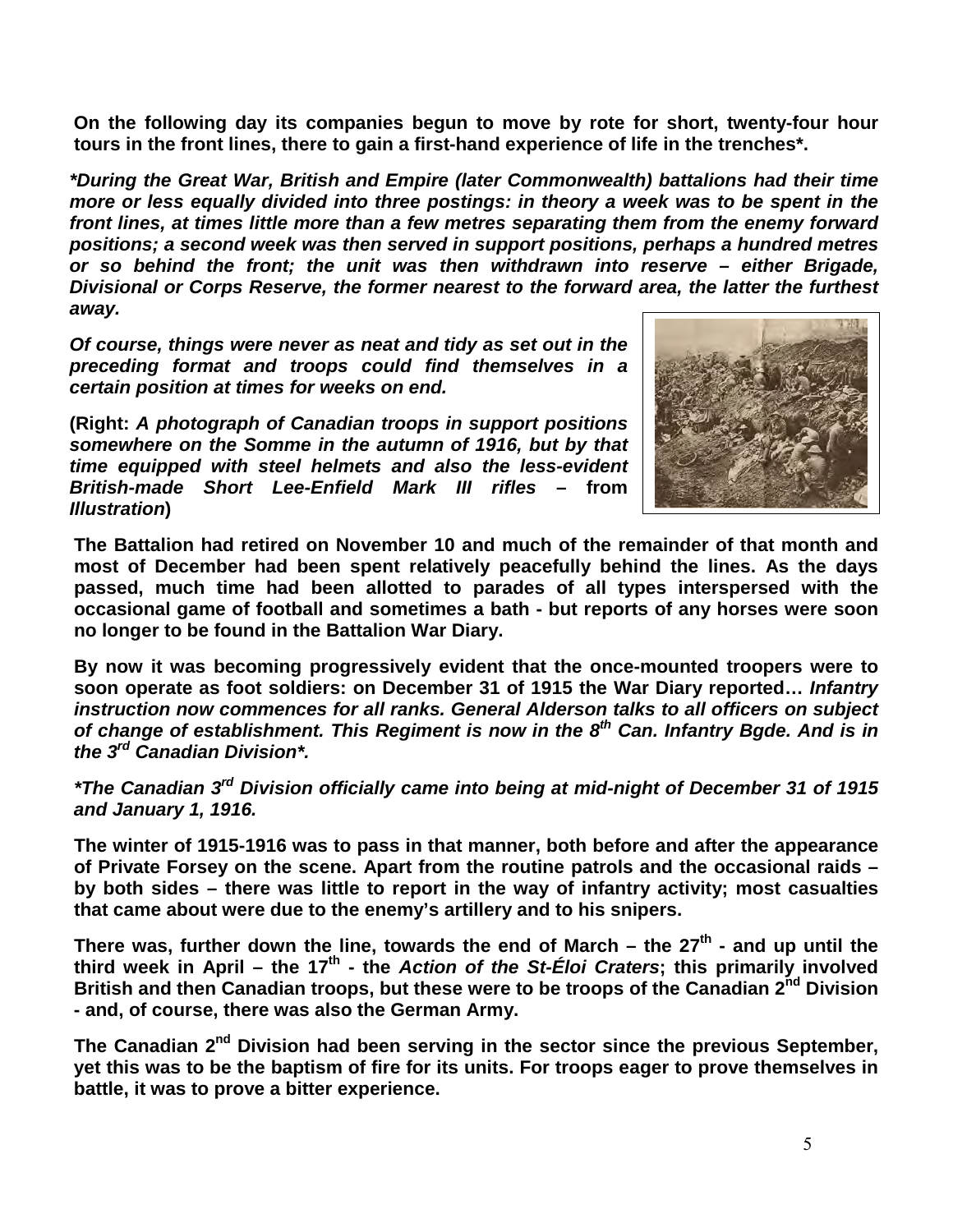**The confrontation had begun when the British had detonated a series of mines under the German lines and had then had followed this with an infantry attack. The Canadian 2nd Division was then some days later to build on the presumed British success, to hold and to consolidate all the newly-won territory.** 

**(Right:** *An attack in the aftermath of the exploding of a mine under enemy lines, possibly in the Area of St-Éloi* **– from**  *Illustration***)** 

**However, the damage done to the terrain by the explosions, the putrid weather which turned the newly-created craters into ponds and the earth into a quagmire, and a resolute German defence greeted the newcomers who took over from the by-then exhausted British on April 5-6.** 

**After some two weeks of fighting the Germans had won back the lost territory and had inflicted severe losses on the Canadians.**

**But of course, the 4th Battalion CMR of the Canadian 3rd Division, had not been involved. By that time it was posted in the area of Sanctuary Wood, in the south-east sector of the**  *Ypres Salient***, and not far removed from the battered – even by that time – remnants of the medieval city of Ypres itself.**

*Its* **baptism of fire was yet to come before which a further six weeks were yet to pass.**

**(Right above:** *An aerial photograph, taken in July of 1915, which shows the shell of the medieval city of Ypres, an image entitled Ypres-la-Morte* **(Ypres the Dead)** *– By the end of the conflict there was little left standing. –* **from** *Illustration***)** 

**On June 2 the Germans attacked the only high ground in the**  *Ypres Salient* **which remained under British control. This was just to the south-east of the city of Ypres itself, the area including the village of** *Hooge***,** *Sanctuary Wood***,** *Hill 60***,**  *Railway Dugouts***,** *Maple Copse* **and also the promontory which since that time has lent its name – in English, at least to the action,** *Mount Sorrel***.** 

**(Right above:** *Remnants of Canadian trenches dating from 1915-1916 at Sanctuary Wood* **– photograph from 2010)**

**(Right:** *The Canadian memorial which stands atop Mount Sorrel just to the south-west of the city of Ypres* **(***today Ieper***)** *whose spires and towers may be perceived in the distance.* **– photograph from 1914)**





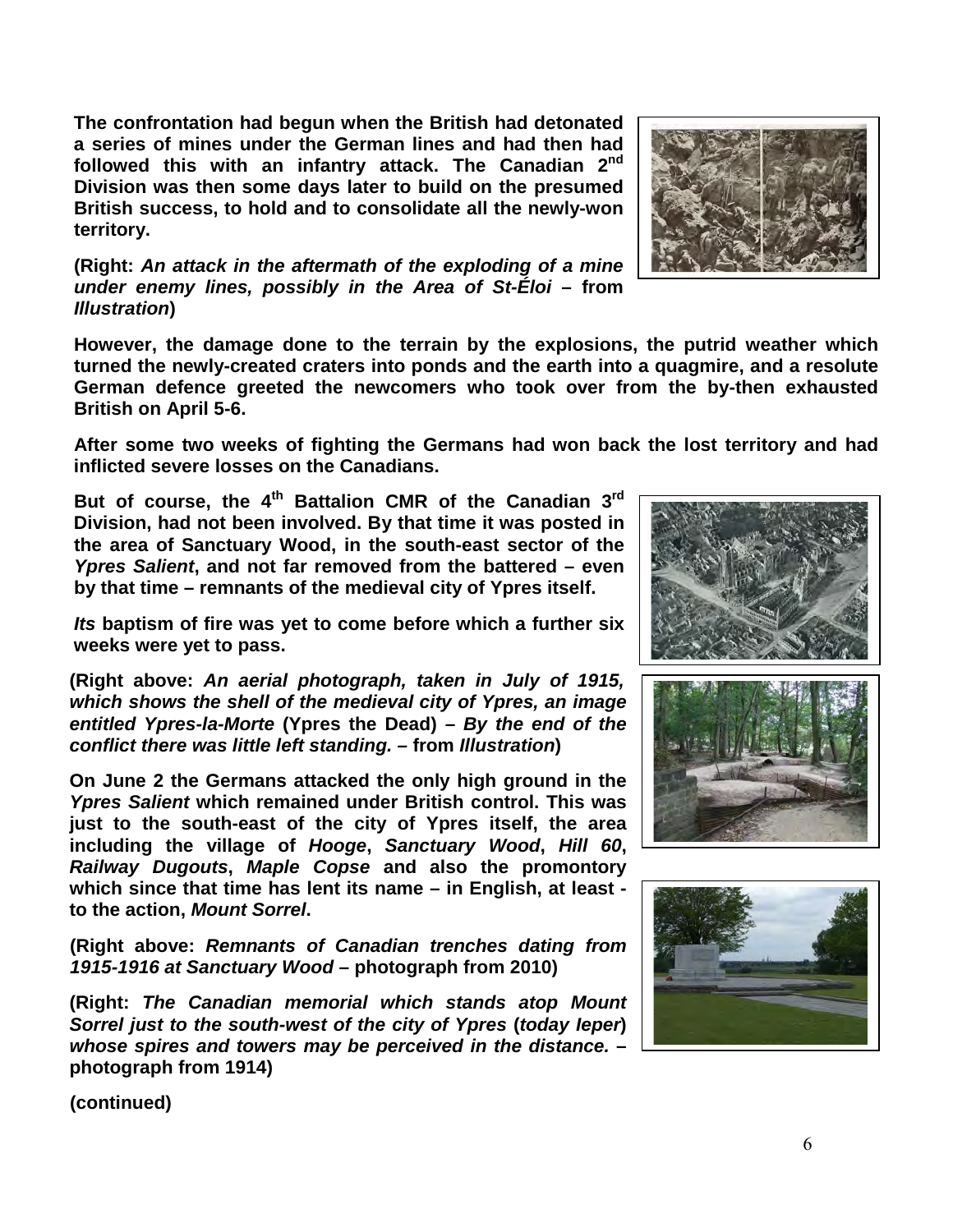**The enemy, preceded by an intense barrage, overran the forward Canadian positions and for a while appeared to have breached the Canadian lines. However, the Germans were unable to exploit their success and the Canadians were able to patch up their defences.**

**(Right:** *Maple Copse, the scene of heavy fighting – and of Private Forsey's death - in June of 1916, and its cemetery wherein lie numerous Canadians* **– photograph from 2014)**

**The Commander of the Canadian Corps, Sir Julian Byng, reacted by organizing a counter-attack on the following day, an assault intended to, at a minimum, recapture the lost ground. Badly organized, the operation was a dismal failure, many of the intended attacks never went in – those that did went in piecemeal and the assaulting troops were cut to pieces - the enemy remained where he was and the Canadians were left to count an extremely heavy casualty list.**



**(Right:** *Railway Dugouts Burial Ground (Transport Farm) today contains twenty-four hundred fifty-nine burials and commemorations* **– photograph from 2014)**

**But even before the misadventures of June 3, Private Forsey had become a casualty.**

**Excerpts from the 4th Battalion CMR War diary entry for June 2, 1916:** The enemy put over about 20 or 30 trench mortars about 7 a.m… At 8.30 a.m. the enemy commenced a bombardment… The bombardment increased, and we were bombarded in the front line, supports, and reserves by thousands of shells of every description… The front line was also bombarded by trench mortars. The O.C. of the platoon in S.P. 12 held his position until about 11.30 a.m. when he sent out his remaining men who were mostly wounded, and when his last man had left, came out himself.

 A mine exploded on the battalion front about 1 p.m. and an order came down the line to withdraw. At this time the whole front line was flattened out and there were no trenches of any description, and very few of the battalion that were able to carry on.

**(Right above:** *Troops – in this instance British, the King's Regiment (Liverpool) – in hastily-dug trenches in the Ypres Salient. Once again, these are still the early days of the year as witnessed by the lack of steel helmets which came into use only in the spring and summer of 1916***. – from** *Illustration***)**